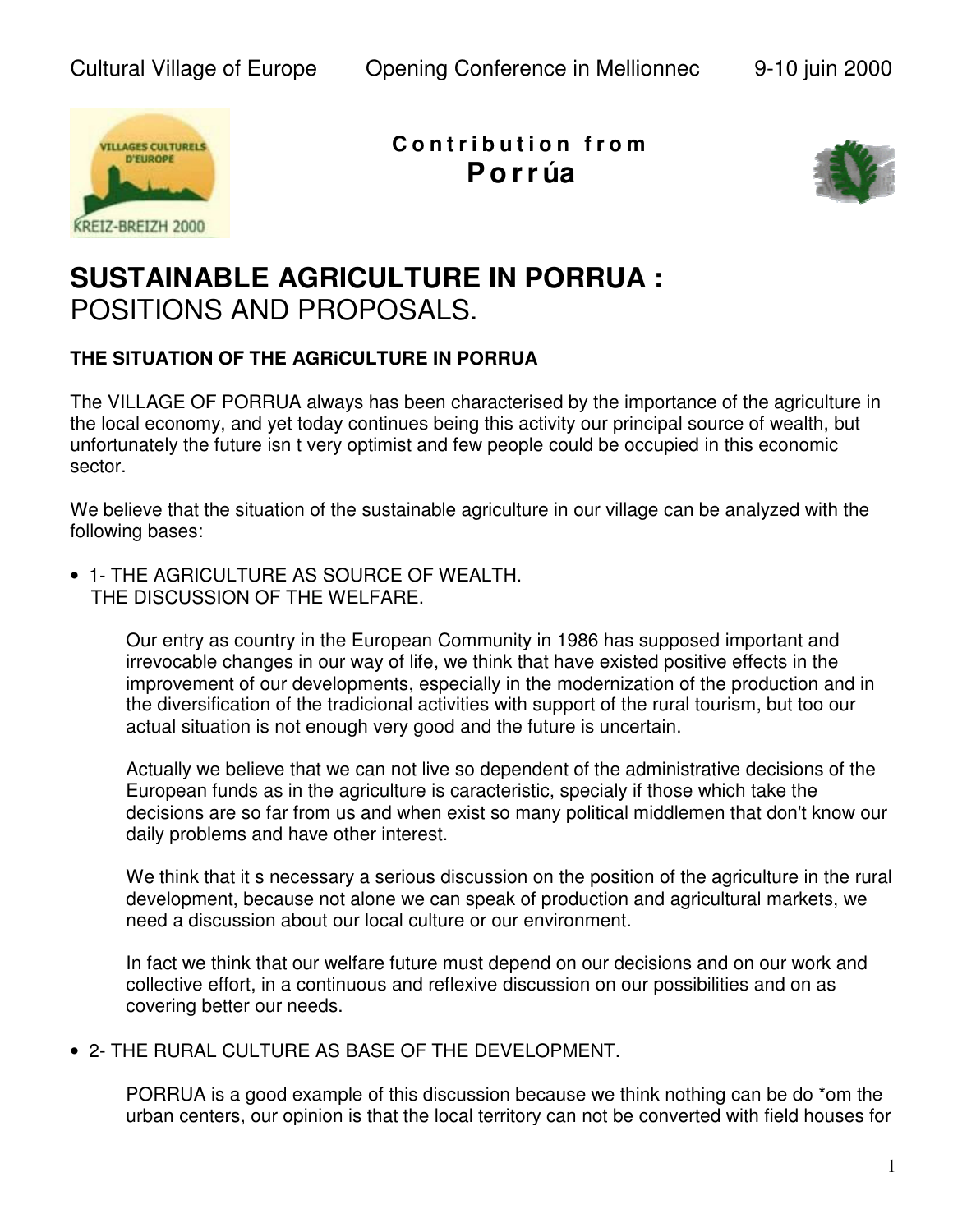the weekend of the cities inhabitants.

Today with the possibilities that offer us the new technologies of informations the options are many differents, therefore our principal task is the recovery of the own culture, that is to say our "know-how" of the rural life. We must break with the topic that the rural culture is an inferior culture to the urban culture, we don t have large museums and publicity spaces in the mass-media but our local culture can t be slighted like has occurred in past times.

This is labor that we are developing in the Village of Porrua with the cultural association of LLACfN through the promotion of a museum etnographic in which our neighbours can deposit old objects that give them more value and provoke ourselves for showing to other people. This project is not only limited in the rehabilitation of the old houses because we intended to widen to other local spaces with great cultural interest (forests, rivers, mountain routes, etc).

• 3- THE TRANSFORMATION PROCESS AND / OF THE IMPROVEMENT OF THE ENVIRONMENT.

> We we are convinced that all this actions will not be possible if we haven't a sustainable development of the agriculture, no trying with the European helps to maintaining a minimal profitability but yes seeking the welfare future of our neighbors in the generation of value of our agricultural resources.

And it has happened and we have a local cheese and eider production . Not it's considered to produce milk or apples the important is know and show our form of these products transformation. We are really convinced that all our efforts are going to be insufficient but we think is necessary to change and to maintain to the new generations in a basic welfare that avoid the lost and old of population.

An example of this is the process we are living in the transformation of the agricultural properties through the "parceling concentration" of the properties that surround the village. Actually it is a task very difficult to convince the owners of the needs having better properties for cultivate but if the process is explained on the need by following maintaining the activity of our farmers and cattlemen all people believe that will be benefitted. Today there are many small properties and it is a special difficult for the agriculture development and alone the concentration can suppose an alternative to improve.

These actions must be get the improvement of agriculture work and too they should improve the quality of our immediate environment, promoting a sustainable conservation.. In fact we believe this project is a problem o f ail in the Village because we don't like to break with our tradition but of promoting an improvement of the rural life.

## • 4- THE TRADITION AS ALTERNATIVE OF FUTURE.

Every year ago the agricultural activity in PORRUA has been characterized by the translation ( transhumancia ) of the cattle from the nearby lands in the winter toward the mountains in the summer what was originating in the familiar life of the farmers a continuous movement of their housing.

The propertie in the mountain lands are common and this situation originate a original way of